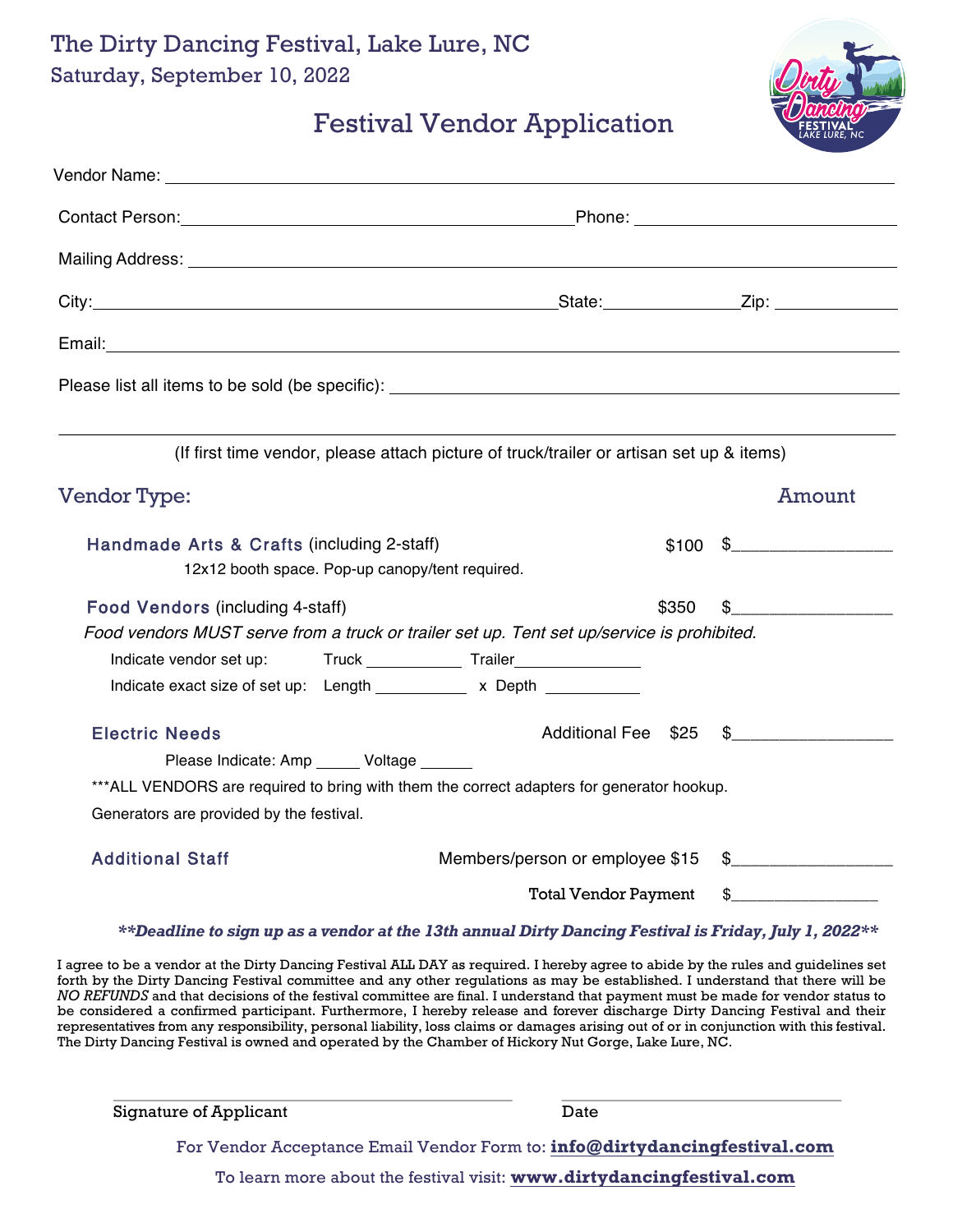# DIRTY DANCING FESTIVAL VENDOR RULES and GUIDELINES

## **Saturday, Sept. 10 th, 2022 Keeter Field, next to 1927 Lake Lure Inn & Spa, Lake Lure, NC**

## Please make sure to read and understand the following to participate as a vendor. Rules and guidelines must be signed and submitted with your application.

#### 1-Day Festival

The Dirty Dancing Festival REQUIRES vendor commitment to set up and run sales for the entire festival period.

#### Vendor Payments:

Vendors MUST pay by check to the Dirty Dancing Festival ONCE ACCEPTED as a vendor. Payments can be mailed to: PO Box 32, Chimney Rock, NC 28720. Questions about paying by credit card can be addressed by calling 828-625-2725. PayPal is not accepted.

### Set-Up Time:

SATURDAY: Vendors may begin to arrive at festival grounds and set up in designated space at 7AM. All vendors MUST be ready for festival attendees by 10:45 AM.

#### Break-Down Time:

• Artisan Vendors may break-down at 6PM on Saturday.

## Vendor Acceptance Process and Guidelines:

- Festival committee will confirm vendors after review of vendor form once submitted via email. Once confirmed, the festival director will contact vendor to approve or deny acceptance. At that time, vendor will be requested to submit payment if accepted.
- The festival committee reserves the right to limit the number of vendors selling similar items as well as the number of vendors assigned in each category. First priority will be given to members of the Chamber of Commerce of Hickory Nut Gorge.
- Last minute registration will not be accepted. All vendor forms MUST be postmarked or submitted by the cutoff-date of July 1, 2022.
- Vendor spaces MUST be paid by or before the cut-off-date in order for your booth space to be included on our festival vendor layout map. No credentials or passes to enter will be given to vendors unless vendor fee payment has been received.
- Vendor fees are NON-REFUNDABLE. The festival is held RAIN or SHINE!
- All festival vendors are provided with limited staff member access; Arts & Crafts vendors include 2-staff members. Food & Alcohol vendors include 4-staff members. Any additional staff is \$15/ea.
- If you need electric service, please bring a heavy-duty, exterior power cord of at least 100 feet in length. The correct adapters to connect to festival provided generators are a MUST.
- The use of generators is prohibited by vendors.